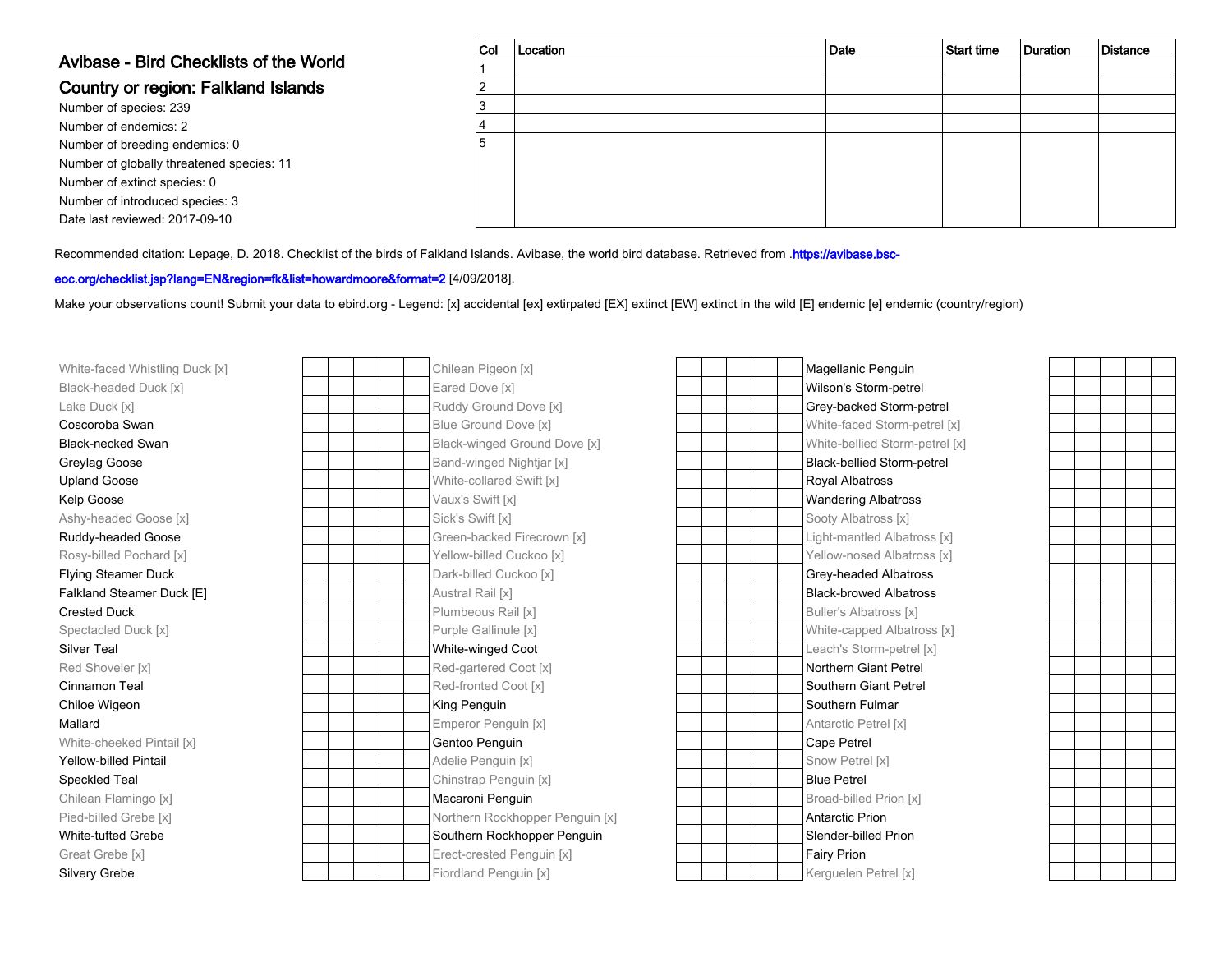| Herald Petrel [x]                |
|----------------------------------|
| Mottled Petrel [x]               |
| Soft-plumaged Petrel [x]         |
| <b>Atlantic Petrel</b>           |
| White-headed Petrel [x]          |
| Grey Petrel [x]                  |
| White-chinned Petrel             |
| Westland Petrel [x]              |
| Spectacled Petrel [x]            |
| Sooty Shearwater                 |
| <b>Great Shearwater</b>          |
| Cory's Shearwater [x]            |
| Manx Shearwater [x]              |
| Little Shearwater [x]            |
| Magellanic Diving Petrel [x]     |
| South Georgia Diving Petrel [x]  |
| <b>Common Diving Petrel</b>      |
| Maguari Stork [x]                |
| <b>Black-crowned Night Heron</b> |
| Striated Heron [x]               |
| Cattle Egret                     |
| Cocoi Heron [x]                  |
| Great Egret [x]                  |
| Snowy Egret [x]                  |
| Roseate Spoonbill [x]            |
| Black-faced Ibis [x]             |
| Peruvian Booby [x]               |
| Red-legged Cormorant [x]         |
| Magellanic Cormorant             |
| <b>Imperial Cormorant</b>        |
| Neotropic Cormorant [x]          |
| Snowy Sheathbill                 |
| Magellanic Plover [x]            |
| Magellanic Oystercatcher         |
| <b>Blackish Oystercatcher</b>    |
| Black-winged Stilt [x]           |
| Grey Plover [x]                  |
| American Golden Plover [x]       |
| Tawny-throated Dotterel [x]      |
| <b>Two-banded Plover</b>         |
| <b>Rufous-chested Dotterel</b>   |
| Southern Lapwing [x]             |
| White-bellied Seedsnipe [x]      |
| Least Seedsnipe [x]              |

| el [x]                | South American Painted-snipe [x] | Variable Hawk            |
|-----------------------|----------------------------------|--------------------------|
| rel [x]               | Upland Sandpiper [x]             | Common Barn C            |
| ged Petrel [x]        | Whimbrel                         | Burrowing Owl [:         |
| rel                   | Hudsonian Godwit [x]             | Short-eared Owl          |
| ed Petrel [x]         | Ruddy Turnstone [x]              | Great Horned O           |
| $\lbrack x \rbrack$   | Red Knot [x]                     | Southern Caraca          |
| ed Petrel             | Surfbird [x]                     | Chimango Cara            |
| etrel [x]             | Stilt Sandpiper [x]              | <b>Striated Caracar</b>  |
| Petrel [x]            | Sanderling                       | American Kestre          |
| ırwater               | <b>Baird's Sandpiper</b>         | Aplomado Falco           |
| rwater                | White-rumped Sandpiper           | Peregrine Falcor         |
| arwater [x]           | Pectoral Sandpiper [x]           | <b>Austral Parakee</b>   |
| rwater [x]            | Semipalmated Sandpiper [x]       | <b>Burrowing Parak</b>   |
| water [x]             | Fuegian Snipe [ex]               | Rufous-tailed Pla        |
| Diving Petrel [x]     | South American Snipe             | White-crested E          |
| gia Diving Petrel [x] | Spotted Sandpiper [x]            | <b>Tufted Tit Tyrant</b> |
| iving Petrel          | Lesser Yellowlegs [x]            | <b>Great Kiskadee</b>    |
| ork [x]               | Greater Yellowlegs [x]           | Cattle Tyrant [x]        |
| ned Night Heron       | Wilson's Phalarope [x]           | <b>Crowned Slaty F</b>   |
| ron [x]               | Grey Phalarope [x]               | Eastern Kingbird         |
| t                     | Long-tailed Skua                 | Fork-tailed Flyca        |
| n [x]                 | Arctic Skua                      | Vermilion Flycat         |
| t [x]                 | South Polar Skua [x]             | Austral Negrito [        |
| et[x]                 | Brown Skua                       | Dark-faced Grou          |
| [x] llidnooo          | Chilean Skua [x]                 | White-browed G           |
| l Ibis [x]            | Black Noddy [x]                  | Fire-eyed Diucor         |
| Ix] ydoc              | <b>Brown-hooded Gull</b>         | Black-crowned N          |
| Cormorant [x]         | Gray-hooded Gull [x]             | <b>Black-billed Shri</b> |
| Cormorant             | Dolphin Gull                     | Magellanic Tapa          |
| rmorant               | Gray Gull [x]                    | Bar-winged Cinc          |
| cormorant [x]         | Franklin's Gull [x]              | <b>Blackish Cincloc</b>  |
| athbill               | Belcher's Gull [x]               | House Sparrow            |
| Plover [x]            | Kelp Gull                        | Correndera Pipit         |
| Oystercatcher         | Sooty Tern [x]                   | <b>Black-chinned S</b>   |
| /stercatcher          | South American Tern              | Rufous-collared          |
| ed Stilt [x]          | Common Tern [x]                  | American Redst           |
| r [x]                 | Arctic Tern [x]                  | Long-tailed Mea          |
| Golden Plover [x]     | Antarctic Tern                   | Shiny Cowbird [:         |
| ated Dotterel [x]     | Snowy-crowned Tern [x]           | Patagonian Yello         |
| d Plover              | Sandwich Tern [x]                | Grassland Yello          |
| sted Dotterel         | <b>Turkey Vulture</b>            | Patagonian Sier          |
| apwing [x]            | Long-winged Harrier [x]          | White-bridled Fir        |
| d Seedsnipe [x]       | Cinereous Harrier [ex]           | Yellow-bridled F         |
|                       |                                  |                          |

| [x]                                             | South American Painted-snipe [x] | Variable Hawk                  |
|-------------------------------------------------|----------------------------------|--------------------------------|
| [X]                                             | Upland Sandpiper [x]             | Common Barn Owl                |
| d Petrel [x]                                    | Whimbrel                         | Burrowing Owl [x]              |
|                                                 | Hudsonian Godwit [x]             | Short-eared Owl                |
| Petrel [x]                                      | Ruddy Turnstone [x]              | Great Horned Owl [x]           |
|                                                 | Red Knot [x]                     | Southern Caracara              |
| d Petrel                                        | Surfbird [x]                     | Chimango Caracara [x]          |
| el [x]                                          | Stilt Sandpiper [x]              | <b>Striated Caracara</b>       |
| etrel [x]                                       | Sanderling                       | American Kestrel [x]           |
| ater                                            | <b>Baird's Sandpiper</b>         | Aplomado Falcon [x]            |
| ater                                            | White-rumped Sandpiper           | Peregrine Falcon               |
| vater [x]                                       | Pectoral Sandpiper [x]           | Austral Parakeet [x]           |
| ater [x]                                        | Semipalmated Sandpiper [x]       | <b>Burrowing Parakeet [x]</b>  |
| iter[x]                                         | Fuegian Snipe [ex]               | Rufous-tailed Plantcutter [x]  |
| ving Petrel [x]                                 | South American Snipe             | White-crested Elaenia [x]      |
| a Diving Petrel [x]                             | Spotted Sandpiper [x]            | Tufted Tit Tyrant [x]          |
| ng Petrel                                       | Lesser Yellowlegs [x]            | Great Kiskadee [x]             |
| : [x]                                           | Greater Yellowlegs [x]           | Cattle Tyrant [x]              |
| d Night Heron                                   | Wilson's Phalarope [x]           | Crowned Slaty Flycatcher [x]   |
| [x] ו                                           | Grey Phalarope [x]               | Eastern Kingbird [x]           |
|                                                 | Long-tailed Skua                 | Fork-tailed Flycatcher [x]     |
| x]                                              | Arctic Skua                      | Vermilion Flycatcher [x]       |
|                                                 | South Polar Skua [x]             | Austral Negrito [x]            |
| [x]                                             | <b>Brown Skua</b>                | Dark-faced Ground Tyrant       |
| Ix] llidno                                      | Chilean Skua [x]                 | White-browed Ground Tyrant [x] |
| $\overline{\text{dis}}$ $\overline{\text{[x]}}$ | Black Noddy [x]                  | Fire-eyed Diucon [x]           |
| by [x]                                          | Brown-hooded Gull                | Black-crowned Monjita [x]      |
| ormorant [x]                                    | Gray-hooded Gull [x]             | Black-billed Shrike Tyrant [x] |
| <sub>ormorant</sub>                             | Dolphin Gull                     | Magellanic Tapaculo [ex]       |
| ıorant                                          | Gray Gull [x]                    | Bar-winged Cinclodes [x]       |
| morant [x]                                      | Franklin's Gull [x]              | <b>Blackish Cinclodes</b>      |
| llidr                                           | Belcher's Gull [x]               | House Sparrow                  |
| over [x]                                        | Kelp Gull                        | Correndera Pipit               |
| stercatcher                                     | Sooty Tern [x]                   | <b>Black-chinned Siskin</b>    |
| ercatcher                                       | South American Tern              | Rufous-collared Sparrow [x]    |
| Stilt [x]                                       | Common Tern [x]                  | American Redstart [x]          |
| d.                                              | Arctic Tern [x]                  | Long-tailed Meadowlark         |
| den Plover [x]                                  | Antarctic Tern                   | Shiny Cowbird [x]              |
| ed Dotterel [x]                                 | Snowy-crowned Tern [x]           | Patagonian Yellow Finch [x]    |
| Plover                                          | Sandwich Tern [x]                | Grassland Yellow Finch [x]     |
| ed Dotterel                                     | <b>Turkey Vulture</b>            | Patagonian Sierra Finch [x]    |
| wing [x]                                        | Long-winged Harrier [x]          | White-bridled Finch            |
| Seedsnipe [x]                                   | Cinereous Harrier [ex]           | Yellow-bridled Finch [ex]      |
| ipe [x]                                         | Sharp-shinned Hawk [x]           | Double-collared Seedeater [x]  |
|                                                 |                                  |                                |